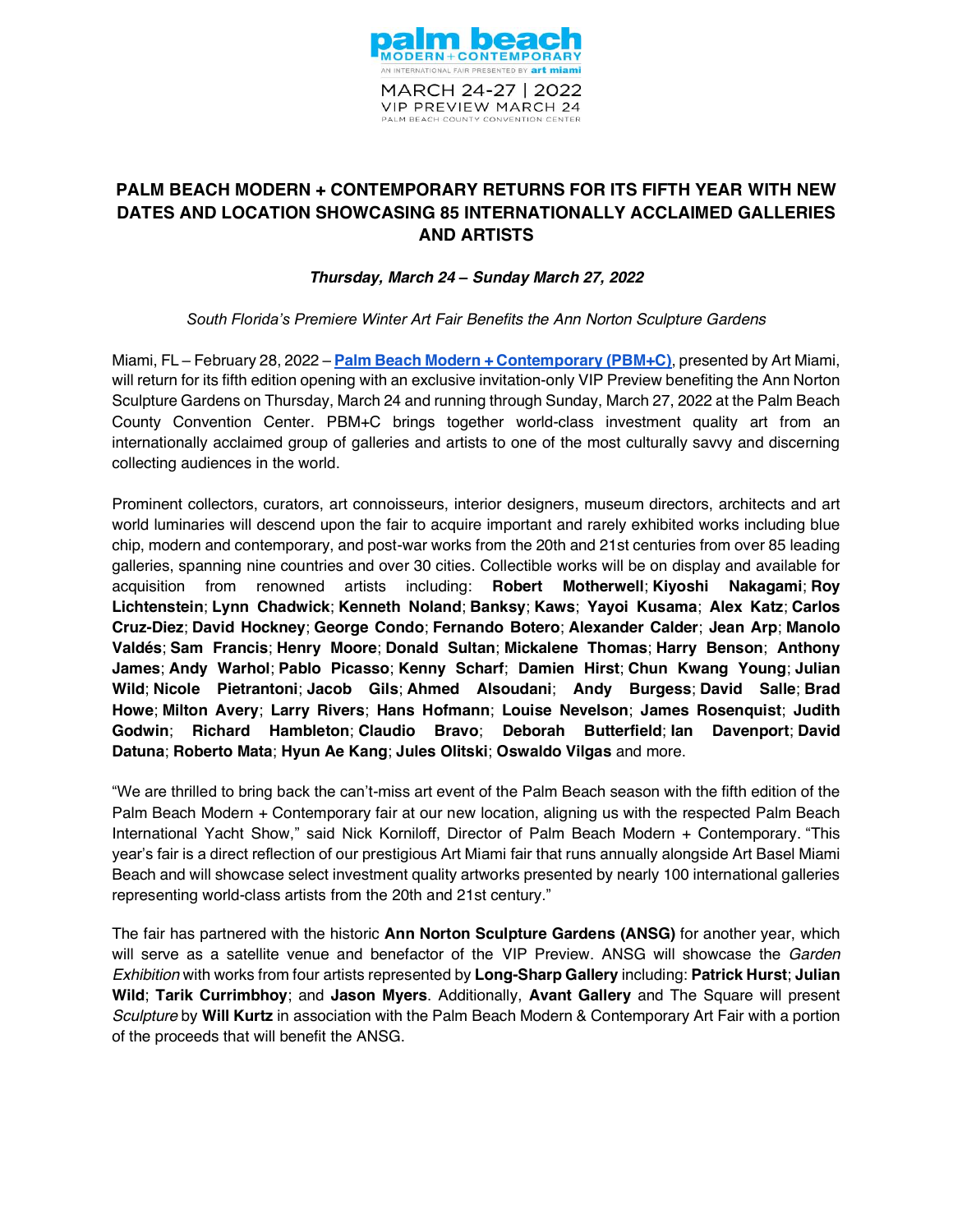

MARCH 24-27 | 2022 **VIP PREVIEW MARCH 24** 

Holden Luntz Gallery, Palm Beach will showcase a special exhibition named *Harry Benson: A Life of Legendary Photographs* by the iconic Scottish photographer **Harry Benson**, who has photographed celebrities and historic events from all over the world, including The Beatles on their inaugural American tour in 1964, Michael Jackson, the assassination of Robert F. Kennedy, Andy Warhol, The Clintons and more. Benson is a Palm Beach local and PBM+C will honor him as the third recipient of the **Lifetime Achievement Award** during a special event kicking off the fair.

**Marlborough** will present works from **Ahmed Alsoudani**, **Claudio Bravo**, **Deborah Butterfield**, **Sam Francis, Alex Katz. Maddox Gallery** will show **Banksy**'s *Britannia CCTV* and George Condo's *The Escaped Hippie*. **Chase Contemporary** will present new works created by the 10-year-old prodigy artist **Andres Valencia,** who sold out his booth at Art Miami during Art Week 2021. **Opera Gallery** will feature **Fernando Botero**'s *Musicians* oil on canvas and *Women on a Horse* bronze sculpture, **Manolo Valdés**' *White Infanta Margarita* and *Superposicion I* mixed media and Mickalene Thomas' Clarivel Right. Miriam **Shiell Fine Art** will showcase works from **Kenneth Noland** and **Jean Arp**. **Art of the World Gallery** will bring works from **Chun Kwang Young** and **Oswaldo Vigas**. **Archeus Post-Modern** will show **David**  Hockney's renowned prints and Galerie Richard will present a solo show of Japanese artist Kiyoshi **Nakagami**.

**Opera Gallery** will present a special solo exhibition of a 78" Wall Portal (Solar Black), by **Anthony James**  $-$  a British/American artist based in Los Angeles, known for his monumental and performative sculptures and installations alongside **Udo Nöger**'s *There Is No Time 5* and *There Is No Time 6*, a series of mixed media on canvases.

With health and safety as a top priority, PBM+C and the Palm Beach County Convention Center have implemented protocols for a safe environment including touchless entry and digital ticketing along with spacious aisles with social distancing in place. Throughout the weekend, guests will enjoy onsite amenities including cafés, dining spaces, VIP Lounge, convenient parking and more. A complimentary shuttle between the fair and Ann Norton Sculpture Gardens will be available on Friday, March 25 and Saturday, March 26 from 10AM-4PM daily. PBM+C is located a short distance from Palm Beach Island, which offers haute couture shopping, fine dining and entertainment and is across the street from The Square — West Palm Beach's newest urban oasis shopping with various food and beverage, retail and arts and cultural outlets. Both neighborhoods provide world-class destinations to appeal to locals and visitors.

The fair will coincide with the [Palm Beach International Yacht Show,](https://www.pbboatshow.com/en/home.html) located along Downtown West Palm Beach's waterfront. PBM+C VIP Passholders are offered complimentary general admission to the Yacht Show during public show days.

# **2022 PARTICIPATING GALLERIES**

Adamar Fine Arts | Adelson Galleries | Ai Bo Gallery | Archeus/Post-Modern | Art Angels | Art Bond NY | ArtLabbé Gallery | Art of The World Gallery | Ascaso Gallery | Avant Gallery | Axiom Contemporary | Berry Campbell | Blink Group Fine Art Gallery | BOCCARA Art Galleries | Boccara Gallery New York | Bogéna Galerie | Boulderton Contemporary Art | Bronner Gallery | Burgess Modern + Contemporary | C Fine Art | C. Grimaldis Gallery | Carousel Fine Art | Cavalier Galleries and Coe + Co Photography | Cernuda Arte | Chase Contemporary | Chase Edwards Gallery | Clark Gallery | Colour Senses Project | Connect Contemporary | Contemporary Art Matters | Contemporary Art Projects USA | Contessa Gallery | Cynthia Corbett Gallery | David Benrimon Fine Art | Donghwa Ode Gallery | Eckert Fine Art | Eternity Gallery | Ethan Cohen | Evelyn Aimis Fine Art | Foster Gwin Gallery | Frederic Got Gallery | Galerie Richard | Gallery TABLEAU | GR Gallery | HOFA Gallery | Holden Luntz Gallery | In The Gallery | JF Gallery | John William Gallery | K+Y Gallery | Keyes Art | Latin Art Core | Laura Rathe Fine Art | Laurent Marthaler Contemporary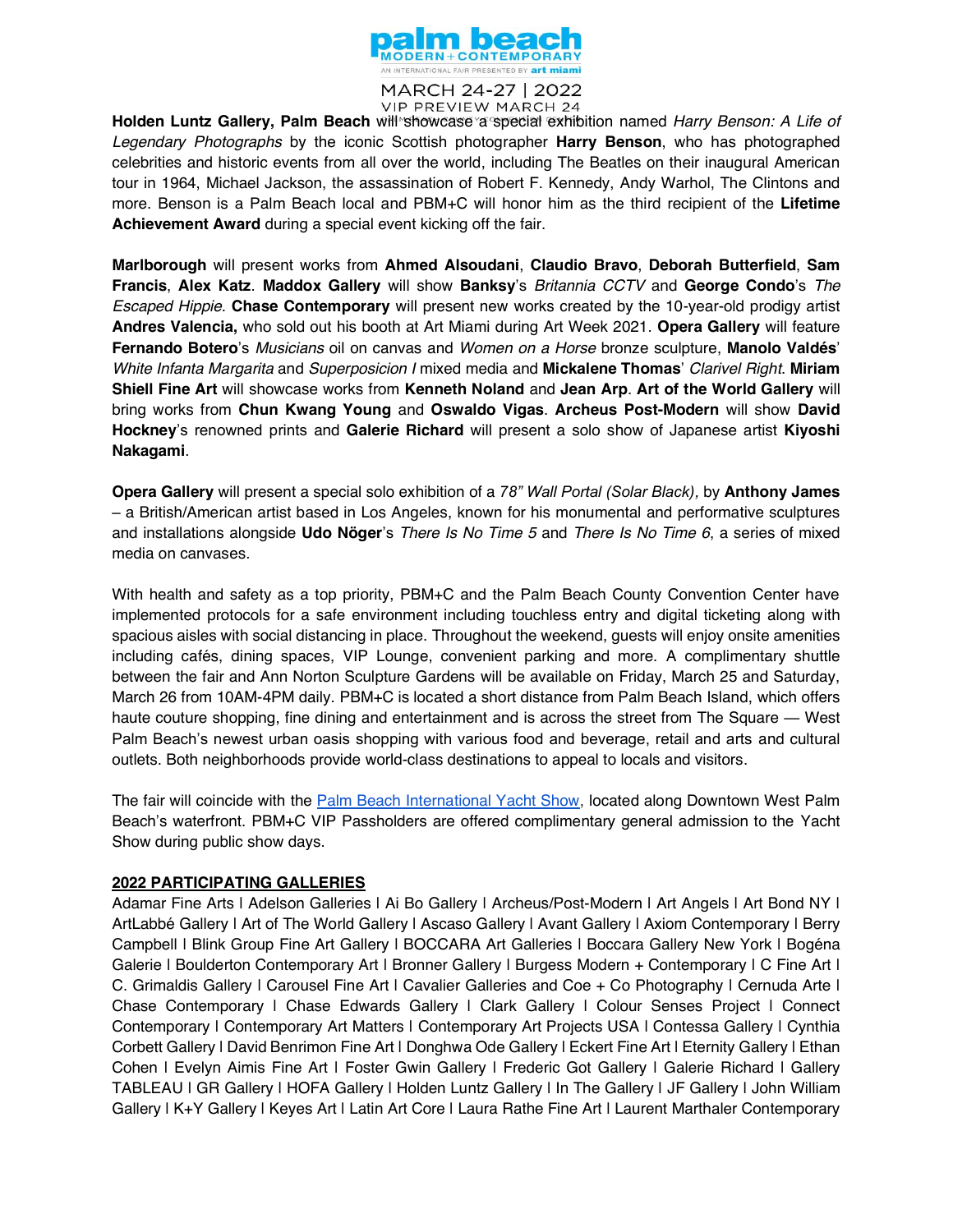

MARCH 24-27 | 2022 **VIP PREVIEW MARCH 24** 

| Lillian Heidenberg Fine Art | Liquid art system | Long-Sharp Gallery | Lustre Contemporary | Maddox Gallery | Madelyn Jordon Fine Art | Marlborough | Masterworks Fine Art | Maune Contemporary | Michael Goedhuis | Miriam Shiell Fine Art | New River Fine Art | Nicole McGraw Fine Art | Oliver Cole Gallery | Opera Gallery | OPERA: James/Udo Project | Panorama Design/Arts | Rosenbaum Contemporary | Rukaj Gallery | Samuel Owen Gallery | Sous Les Etoiles Gallery | South Art Dealer | Sponder Gallery | Steidel Contemporary | Stewart Gallery | The Schoolhouse Gallery | Timothy Yarger Fine Art / Los Angeles | UVA Gallery | Vertu Fine Art | VK Gallery | West Chelsea Contemporary | Winn Slavin Fine Art | Wynwood ABC Corp | Yvel | Zeit Contemporary Art **|** Zemack Contemporary Art *(as of February 28, 2022)*

### **2022 SPONSORS AND PARTNERS**

- Ɣ **Ann Norton Sculpture Gardens:** VIP Preview Beneficiary; Satellite venue and official cultural partner for the fair.
- Ɣ **Artsy.net:** Official online partner.
- Ɣ **Yvel:** Award-winning Israeli luxury jewelry brand. Throughout the week, collectors can visit the booth to get a first-hand look at the brand's newest *Art To Wear Collection*.
- Ɣ **Additional sponsors and partners:** Cultural Council of Palm Beach County; Palm Beach Illustrated; Armory Art Center; Norton Museum of Art; Boca Raton Museum of Art; Hope for Depression Research Foundation; NSU Art Museum Fort Lauderdale; The Square; Palm Beach Daily News; Palm Beach Society; Jupiter Magazine; The Palm Beacher; Art Hive; The Art Newspaper; ArtNexus; Art Circuits; Venü Magazine; Florida Coast Magazine; Around Town Arts & Culture Magazine; Galerie; Cultured Magazine; Boca Magazine; Bourlet Art Logistics; and Turon **Travel**

#### **IMAGES**

A link to the press kit [here.](https://www.dropbox.com/sh/rcjg5oa9vdmeaz2/AADgzsuQBmvsB-IPLc0nZ2t8a?dl=0)

# **LOCATION, PARKING, TRANSPORTATION, HOURS**

#### **Location:**

Palm Beach County Convention Center 650 Okeechobee Blvd West Palm Beach, FL 33401

#### **Parking / Transportation:**

Self parking is available at the Palm Beach County Convention Center for \$10 along with various parking garages near The Square

Valet parking is available at the PBCC.

Complimentary shuttle is available between PBM+C and Ann Norton Sculpture Gardens on Friday, March 25 and Saturday, March 26 10AM-4PM daily

**Fair Hours: Opening VIP Preview** Thursday, March 24: 5-9PM (Access for PBM+C VIP cardholders)

#### **General Admission**

Friday, March 25 - Saturday, March 26: 11AM-7PM Sunday, March 27: 11AM-6PM